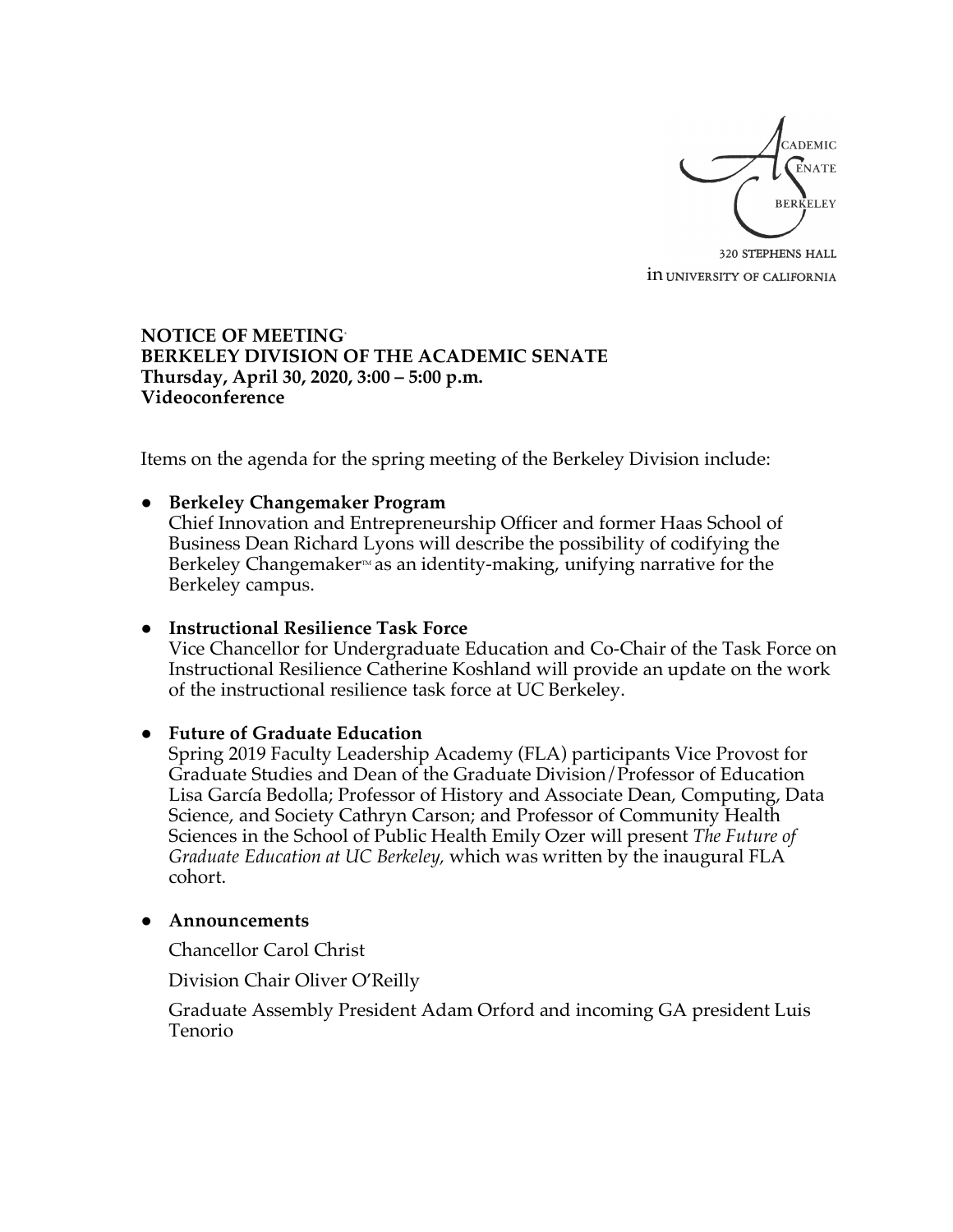# ● **Reports of standing committees**

Committee on Diversity, Equity, and Campus Climate *https://academic-senate.berkeley.edu/awards/henkin*

Committee on Faculty Awards (written report only)

Committee on Faculty Research Lecture (written report only)

Committee on Rules and Elections

Committee on Teaching (written report only)

# ● **Proposed legislation**

Proposed Berkeley Division bylaw for Faculty Athletics Council

Proposed amendments to Berkeley Division Regulation A202 governing Replacement of I Grades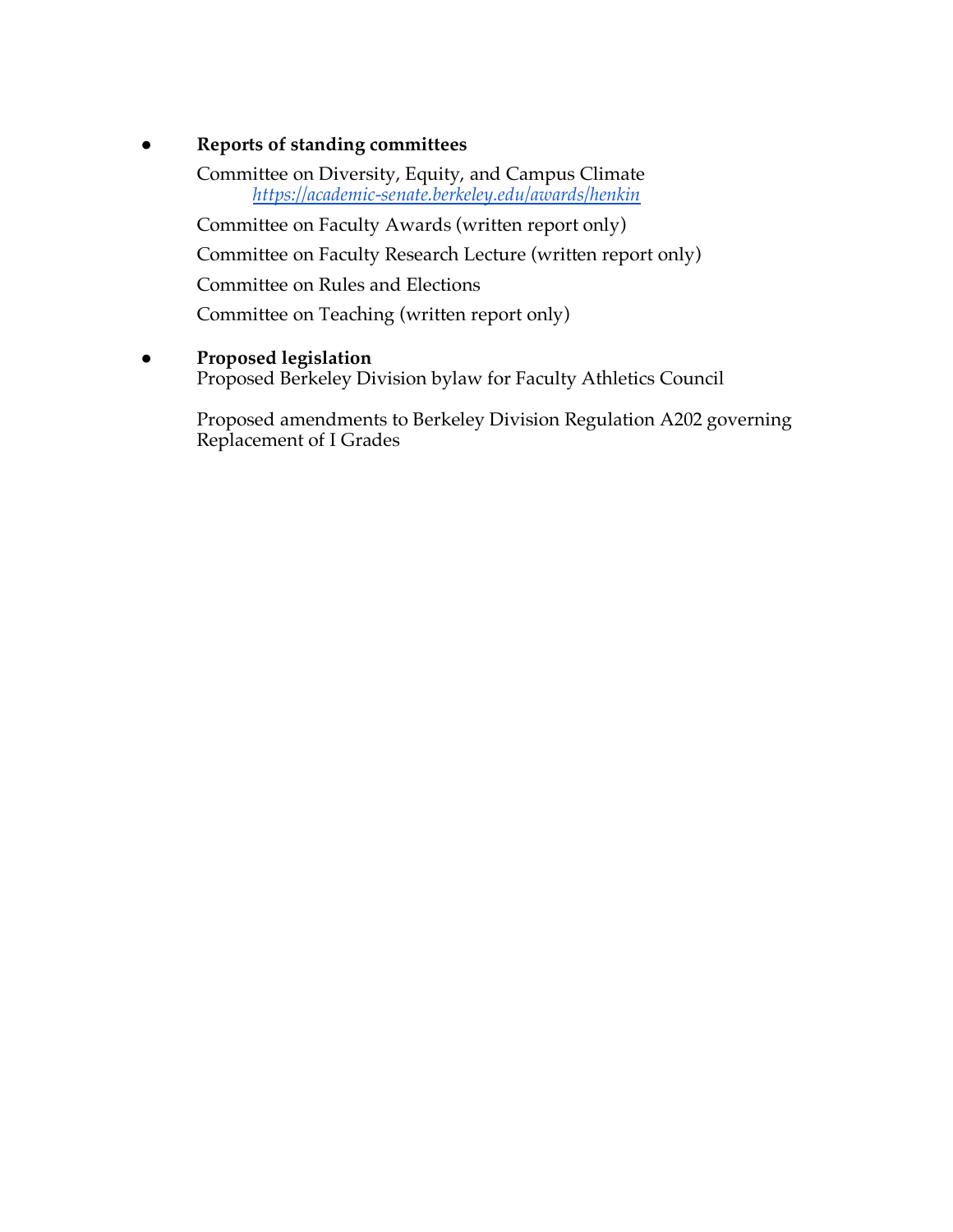# *In Memoriam*

In Memoriam is a compilation of commemorative statements honoring deceased members of the Division, their lives, and service to the University. Memorials are produced by various sources, including colleagues of the deceased and the Office of Public Affairs, and are published by the systemwide Academic Senate in *In Memoriam* https://senate.universityofcalifornia.edu/in-memoriam/index.php

The Committee on Memorial Resolutions has approved the following memorials for Berkeley faculty since November 2019. The authors of the memorials are listed in the column to the right.

| Richard A. Andersen (Chemistry)                                 | T. Don Tilley<br>Carol J. Burns                                                                                      |
|-----------------------------------------------------------------|----------------------------------------------------------------------------------------------------------------------|
| Ariel Bloch (Near Eastern Studies)                              | Robert Alter                                                                                                         |
| Kenneth John Carpenter (Nutritional Science and<br>Toxicology)  | <b>Barry Shane</b><br>Roger Carpenter<br><b>Janet King</b>                                                           |
| Elizabeth Florence Colson (Anthropology)                        | Margaret W. Conkey<br><b>Stanley Brandes</b><br>Mariane Ferme                                                        |
| Donald M. Friedman (English)                                    | Joel B. Altman<br>Kimberly Johnson<br>Kate D. Levin<br>Michael C. Schoenfeldt<br>Morton Paley<br><b>Robert Tracy</b> |
| Alfred E. Glassgold (Astronomy)                                 | Christopher F. McKee<br><b>Carl Heiles</b>                                                                           |
| Erwin L. Hahn (Physics)                                         | <b>Dmitry Budker</b><br><b>Alexander Pines</b>                                                                       |
| Martin B. Halpern (Physics)                                     | Ori Ganor                                                                                                            |
| Curtis D. Hardyck (Education)                                   | Marcia Linn                                                                                                          |
| George Oster (Environmental Science, Policy, and<br>Management) | Alex Mogilner<br>Kranthi Kiran Mandadapu                                                                             |
| Andrew Kelly Packard (Mechanical Engineering)                   | Roberto Horowitz                                                                                                     |
| Roberta J. Park (Integrative Biology)                           | George Brooks<br>Susanna Li-Jue                                                                                      |

Susan Zieff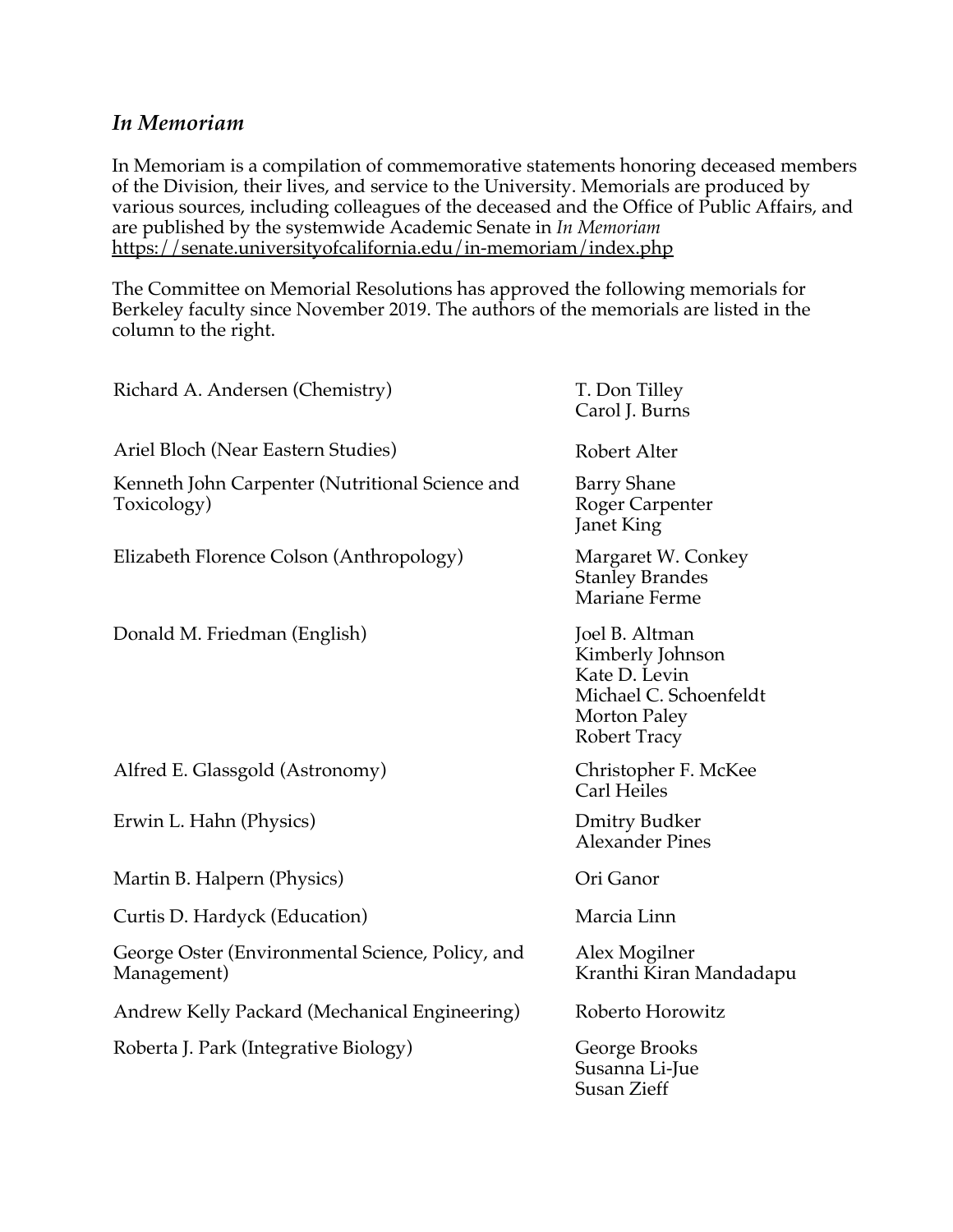John Herman Richard Polt (Spanish & Portuguese) Charles Faulhaber

Frederick Reif (Physics) Richard Packard

William S. Simmons (Anthropology) Kent G. Lightfoot

John Masson Smith Jr. (History) Rudi Paul Linder

David Herndon Wright (History of Art) Maria Mavroudi

Karl Ernst Zimmer (Linguistics) Dan I. Slobin

Jerry R. Craddock

Clifford Surko

Margaret W. Conkey Laurie A. Wilkie

David A. Hollinger

Larry M. Hyman Ronelle Alexander

*Respectfully submitted,*

James Casey Chair, Committee on Memorial Resolutions Professor of Mechanical Engineering and Bioengineering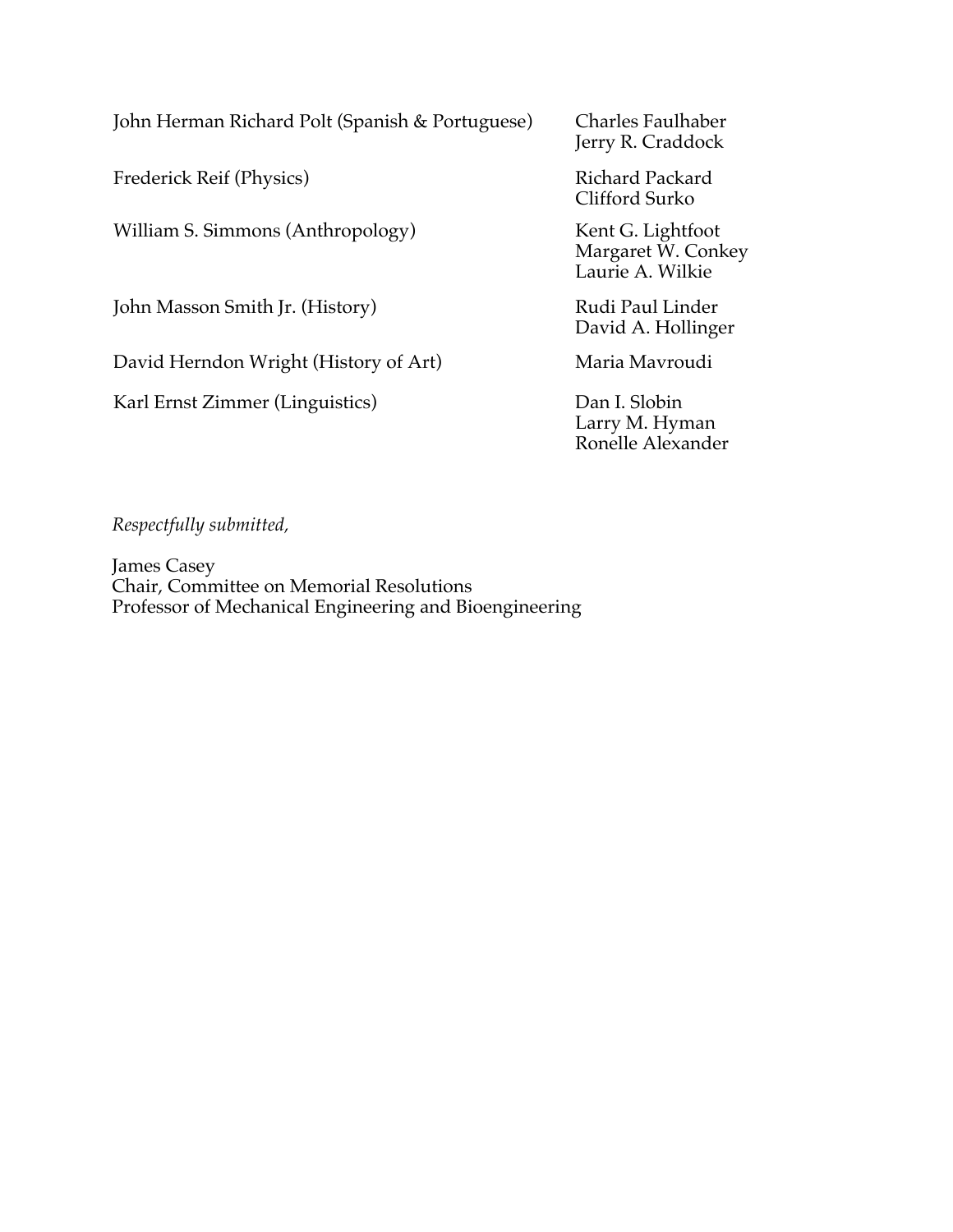# ORDER OF BUSINESS

### **I. Minutes**

Minutes of the May 1, 2019 special meeting of the Division (Enclosure 1) Minutes of the November 4, 2019 meeting of the Division (Enclosure 2)

### **II. Announcements by the President**

President Janet Napolitano is unable to attend.

### **III. Other Announcements**

- **A. Chancellor Carol Christ**
- **B. Berkeley Division Chair Oliver O'Reilly**

### **C. Graduate Assembly President Adam Orford and incoming GA president Luis Tenorio**

# **IV. Special Orders-Consent Calendar**

*For proposed legislative amendments, additions to the current text are noted by an underline; deletions to the current text are noted by a strikethrough line. Per Division bylaws the consent calendar is approved in the absence of a quorum.*

# **A. Proposed Berkeley Division bylaw for Faculty Athletics Council**

Divisional Council approved the conversion of the Senate Athletics Council (SAC), which had operated as a special committee of DIVCO, to a standing committee. The Committee on Rules and Elections and DIVCO have approved the proposed new bylaw for this committee, now called the Faculty Athletics Council (FACL), based on its approved charge.

# **FACULTY ATHLETICS COUNCIL**

# **A. Membership**

This Committee consists of at least five Senate members, a Senate member of the Undergraduate Council, the Faculty Athletics Representative as an *ex officio* member, two student members<sub>"</sub>, who should be current student-athletes, andthe Intercollegiate Athletics Senior Woman Administrator (or designate), *ex officio*, as a nonvoting member. The Chair is designated by the Committee on Committees from among the appointed members.

# **B. Duties**

- Advises the Senate and Administration on matters pertaining to the welfare of student-athletes both in and out of the classroom.
- Advises the Senate and Administration on Intercollegiate Athletics department policies and administration.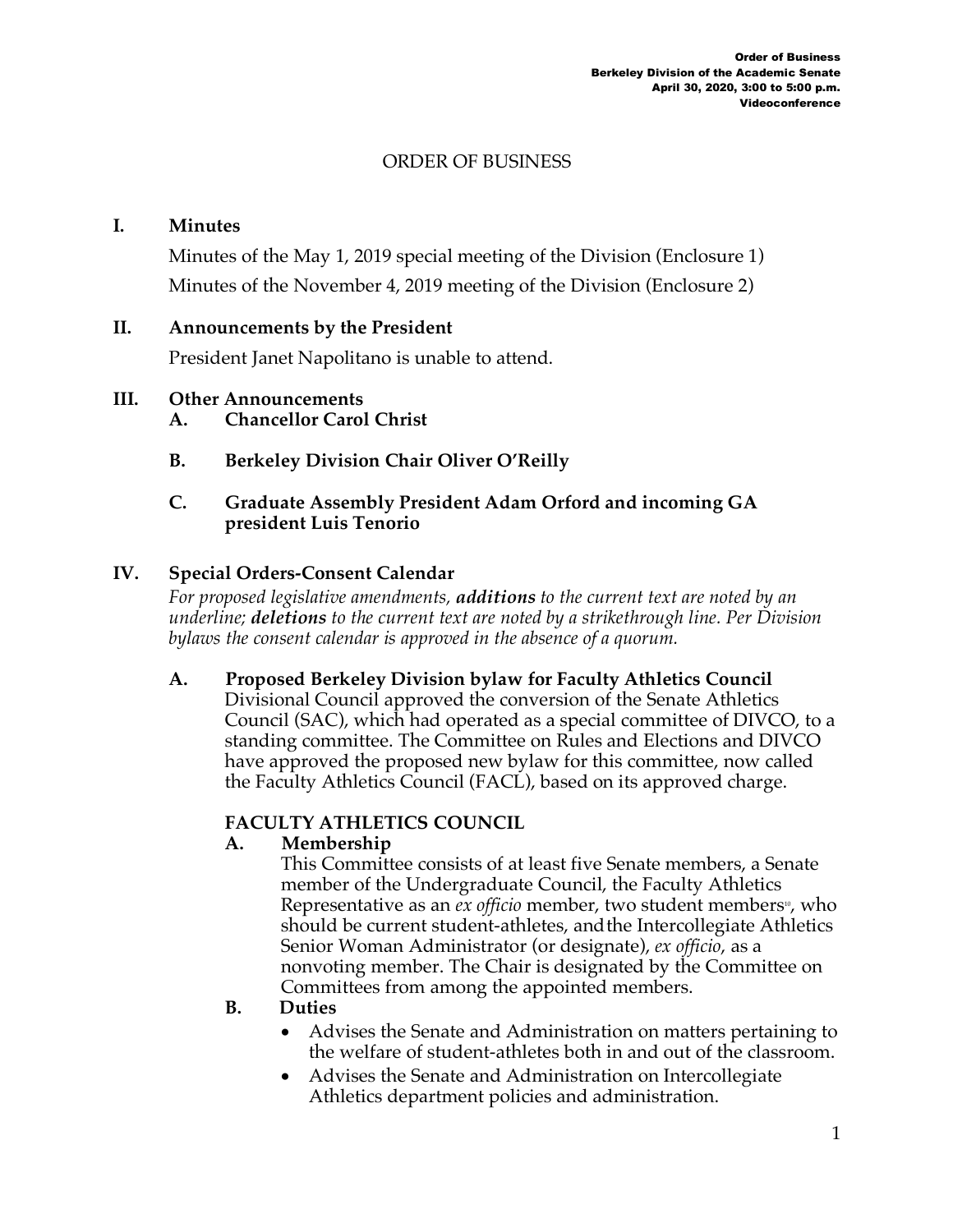• Monitors the Faculty Fellows program.

• Reports to Divisional Council at the end of each academic year.

 $10$  See By-law 13.C.

# **B. Proposed amendments to Berkeley Division Regulation A202 governing Replacement of I Grades**

The primary amendment is the addition of a deadline for completion of student work, as differentiated from the lapse deadline to replace the Incomplete grade. The section on I Grade limits for graduate students has been updated, and some additional clarifications have been made. The amendments, proposed by the Committee on Rules and Elections, have been approved by Divisional Council.

# **A202. REPLACEMENT OF I GRADES** (Am. 3.83)

# **A. Procedures**

# **1. Graduate Students**

For graduate students, the method of replacement of the grade I by a final grade will be determined by the Dean of the Graduate Division and the Graduate Council.

# **2**. **Undergraduate Students**

- **a.** On completion of the required work or a deferred examination or both, as specified by the instructor or an authorized delegate, grade points will be assigned if the student receives a grade of A, B, C, or D as certified by the instructor. These grades may be modified by plus  $(+)$  or minus  $(-)$  in accordance with Regulation A201.B.
- **b**. On repetition of the course in the event of noncompletion of the required work, grade points will be granted only with the approval of the Dean of the student's College, School, or Division. If the course is repeated without approval by the Dean, the I grade will be converted to a Grade of F and the repeated course will be treated as per Regulation A201.D.

# **B. Student Deadline for Completion of Work**

At the instructor's discretion, a deadline for completion of undergraduate student work can be imposed. If no such deadline is set by the instructor, the student must complete the required course work at least 30 days prior to the deadline for replacing the I grade (see table below).

# **BC. Instructor Deadline for Replacing I Grades**

Except as noted below in sections BC.1 and BC.2, grades received by undergraduates may be replaced only during the following periods: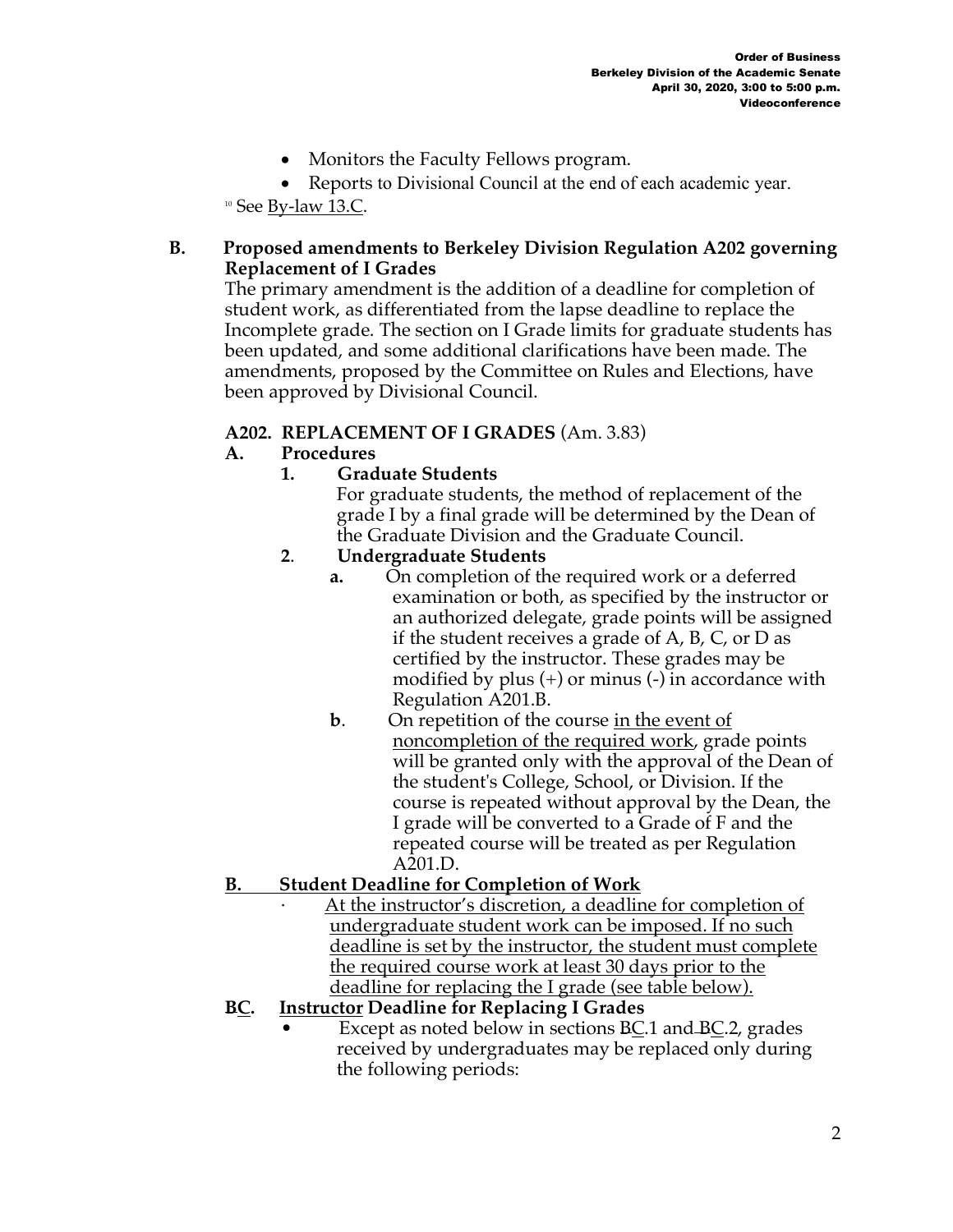| Session in which the I Grade | Deadline for replacement of                                |
|------------------------------|------------------------------------------------------------|
| is received                  | the I Grade                                                |
| <b>Fall Semester</b>         | First day of instruction in the<br>following Fall Semester |
| Spring Semester or Summer    | First day of instruction in the                            |
| Session                      | following Spring Semester                                  |

- Any I grade which has not been replaced by the deadline will be converted by the Office of the Registrar to the grade  $F$ (or NP if the course was taken Passed or Not Passed). Thenceforward, but not retroactively, the grade, if F, is counted in computing the student's grade-point average in the same manner as any other assigned F.
- The Dean of the student's College, School, or Division will have discretionary authority to extend these the grade replacement deadlines (prior to their expiration).
- **1.** An undergraduate student may, within the above deadlines for replacing the I grade, notify in writing the Dean of the College, School or Division in which the student is enrolled at that time, that he or she they have has not attempted completion and will not complete the work required for removal of the I grade, and request that the I grade not be replaced by an F or NP. The Dean will forward such notification to the Office of the Registrar and that Office will not replace the grade I by <u>with</u> an F or NP. This notification procedure is limited to no more than two courses and the decision is irrevocable.
- **2.** If a degree is conferred before the end of the above deadlines following the assignment deadline for replacement of an I grade, the grade will not be converted to an F or NP. However, the student still has the option to remove the I grade within the above deadlines. After degree conferral, but before the deadline for completion of work, a student may still remove the I grade, as specified in section A.2.a above, by completion of the required work.

# **CD. I Grade Criteria**

- Any instructor awarding an I grade must, at the same time, formally specify the:
	- reason for awarding the I grade;
	- nature of the work to be completed (term paper, hour exam, or other);
	- percentage of the grade to be based thereon; and
	- grade earned up to that point.; and
	- deadline for completion of student work (if any; any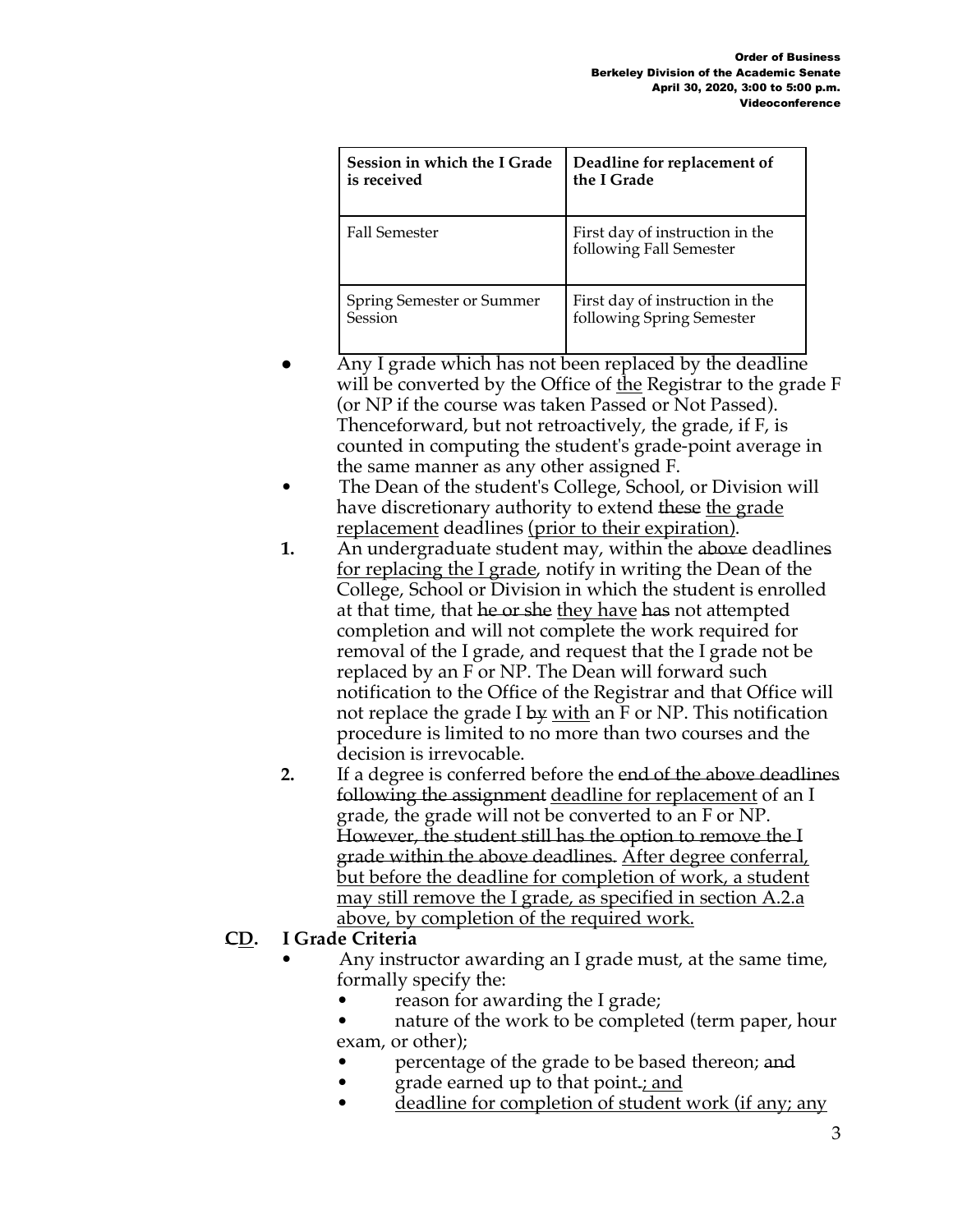- such deadline must be communicated to the student).
- Specification will be made The instructor must specify the above in the form of a written statement to the Department Chair according to department procedures and as a comment on the course report form submitted to the Registrar at the end of each term.

# **DE. I Grade Limits**

# **Graduate Students**

A graduate student with an I grades on his or her their graduate record at Berkeley that exceed the maximum established by the Graduate Council may proceed toward a degree only at the discretion of the Dean of the Graduate Division.

# **Undergraduate Students**

Any undergraduate student with 12 or more units of I on his or her their record may not register unless permission to do so is granted by the Dean of the College, School, or Division in which the student is enrolled.

### **V. Reports of Special Committees (None)**

### **VI. Report of Standing Committees**

- **A. Committee on Diversity, Equity, and Campus Climate**  *https://academic-senate.berkeley.edu/awards/henkin*
- **B. Committee on Faculty Awards (written report only – Enclosure 3)**
- **C. Committee on Faculty Research Lecture (written report only – Enclosure 4)**
- **D. Committee on Rules and Elections**
- **E. Committee on Teaching (written report only – Enclosure 5)**
- **VII. Petitions of Students (None)**
- **VIII. Unfinished Business (None)**

#### **IX. University and Faculty Welfare (Discussion only)**

**A. Berkeley Changemaker Program**  Richard Lyons, Chief Innovation and Entrepreneurship Officer and former Haas School of Business Dean, will report on the Berkeley Changemaker Program. (Enclosure 6)